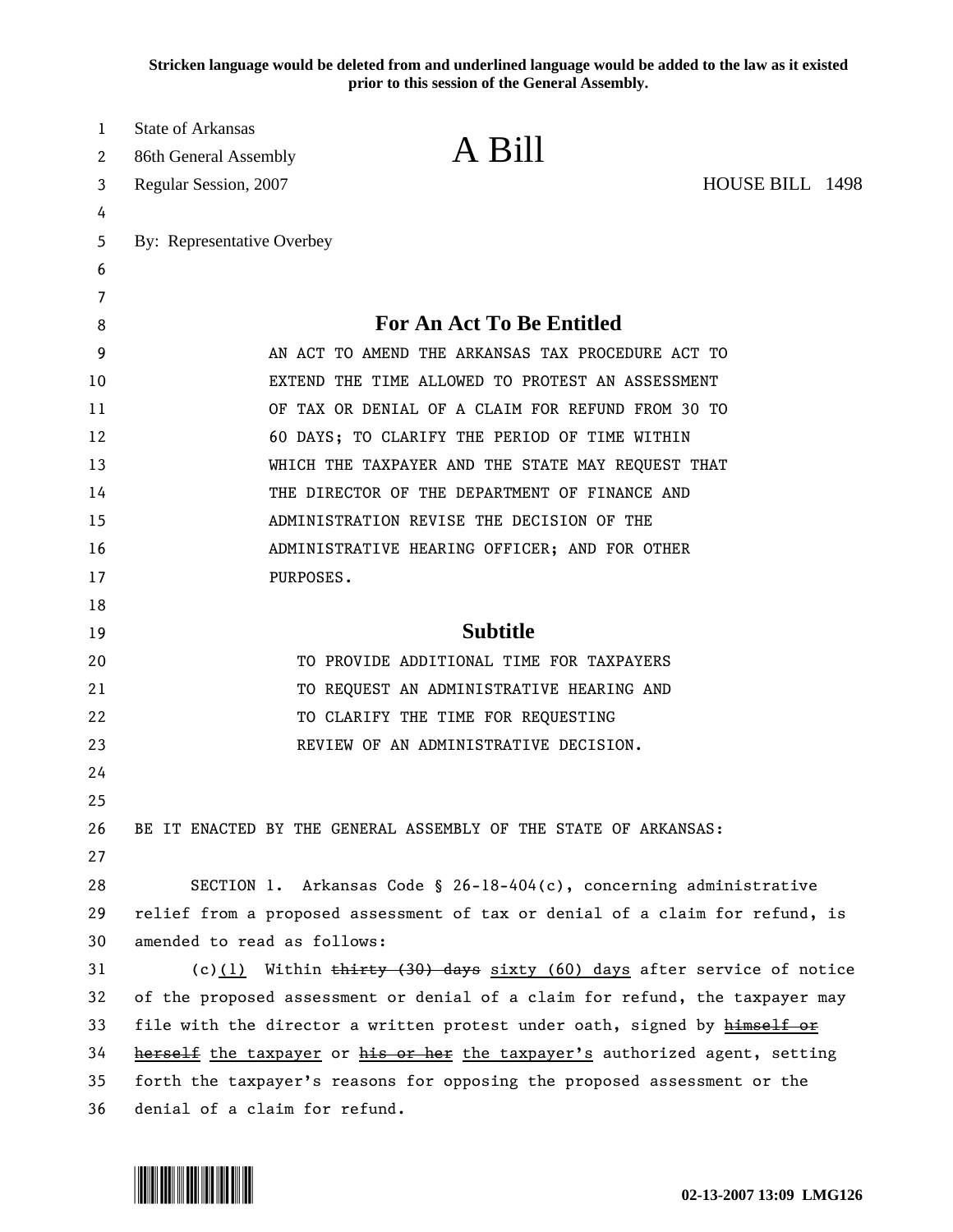**HB1498** 

1 (2) No administrative relief will be available to a taxpayer who fails 2 to protest, or to a taxpayer who fails to request an extension of time to 3 protest, a proposed assessment of tax or denial of a claim for refund within 4 the sixty (60) days following the service of notice of the proposed 5 assessment or denial of a claim for refund. 6 7 SECTION 2. Arkansas Code § 26-18-405(d)(4), concerning hearings on 8 proposed assessments of state tax, is amended to read as follows: 9 (4)(A)(i) If the proposed assessment or denial of a claim for 10 refund is sustained, in whole or part, the taxpayer or legal counsel for the 11 director may request in writing, within twenty (20) days of the mailing of 12 the decision, that the director revise the decision of the hearing officer. 13 No request for revision will be considered unless it is received by the 14 director within twenty (20) days of the mailing of the hearing decision. 15 (ii) Either the taxpayer or legal counsel for the 16 director must provide a copy of any written request for revision to the 17 other. 18 (B) $\leftrightarrow$  If the director refuses to make a revision, or if 19 the taxpayer or legal counsel for the Director does not make a request for 20 revision, then a final assessment, as provided by § 26-18-401, shall be made 21 upon the final determination of the hearing officer or the director. then the 22 director will send either: 23 **discussed in the additional notice concerning a claim for** 24 refund shall be issued by the director. 25 (i) A final assessment to the taxpayer, as provided 26 by § 26-18-401, that is made upon the final determination of the hearing 27 officer that sustained a proposed assessment of tax; or 28 (ii) A notice in writing to both the taxpayer and 29 legal counsel for the director, if a revision was requested, of his or her 30 decision not to revise a decision that resulted in no tax due, including the 31 denial of a claim for refund. 32 (C)(i) The director may revise the decision of the hearing 33 officer within twenty (20) days of the mailing of the decision, regardless of 34 whether the taxpayer has requested a revision. 35 (ii) If the director revises the decision of the 36 hearing officer sustaining any portion of an assessment, then a notice of